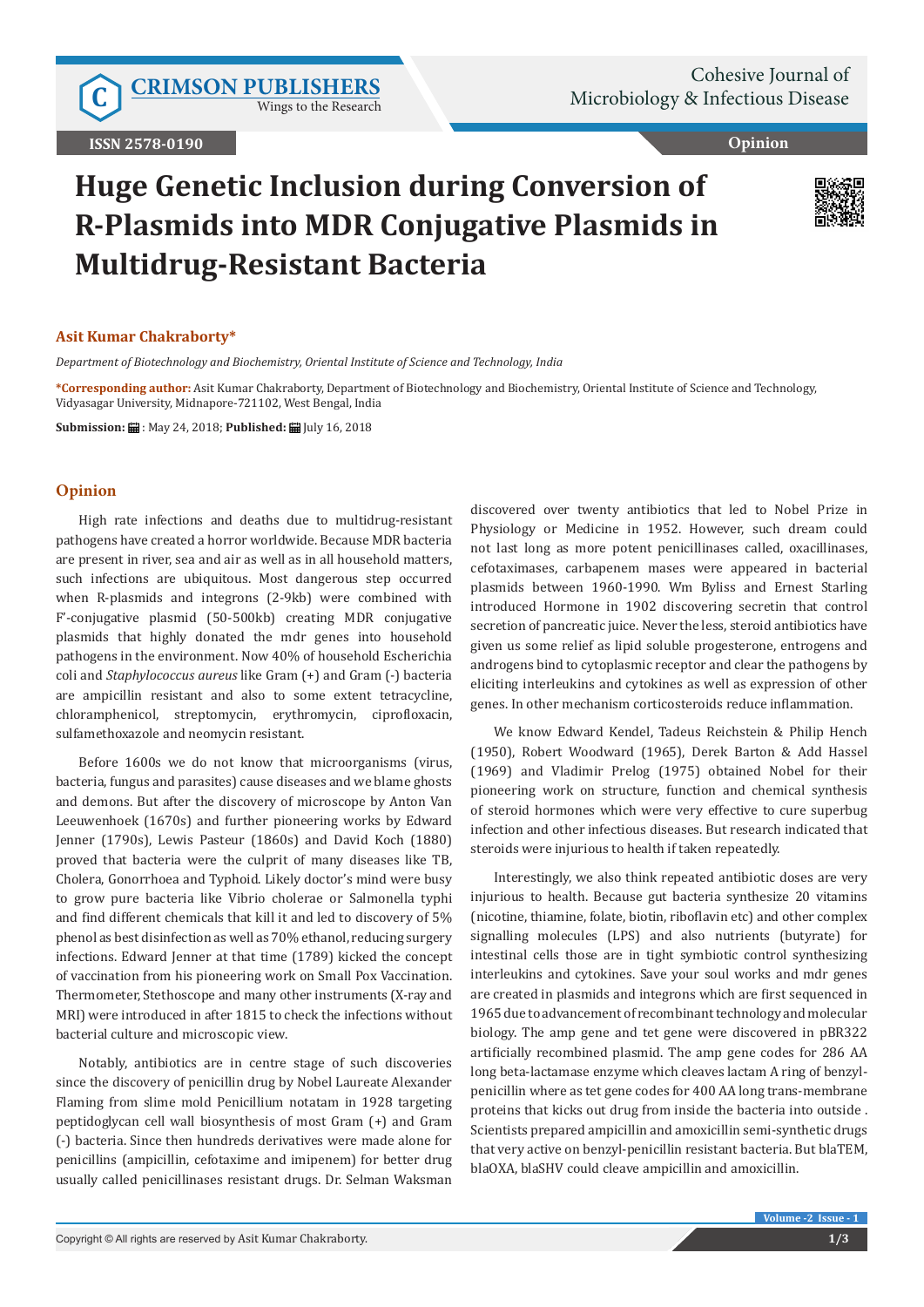Drug industry was alarmed as drug resistant pathogenesis was apparent in Asia, Africa Europe and America and seems universal in their small plasmid and integron content. So cephalosporin antibiotics were prepared and cefoxitin, ceftriaxone, cefotaxime seem very effective for few years between 1960-1980 but ESBL enzymes were appeared in plasmids which were found 30-70kb collecting multiple mdr genes like blaTEM, blaCTX-M and blaOXA-23 including sul1/2, dhfr, catB3, aacC1, aacA1, tet A/C and str A/B. Finer structural analysis indicated that F'-plasmid (62.5kb) was combined with 5-10 mdr genes in presence of many transposons and integrons making a very ideal mdr genes transmission machinery. Sadly, pubmed data analysis indicated that now >95% of the isolated bacteria from human were drug resistant and major cases multidrug resistant. This is thus the turning point of MDR spread and horror. The blaNDM-1 beta-lactamase was discovered in 2009 in India and such enzyme can cleave all penicillins, cephallosporins and carbapenems, the wonder drugs that block bacterial cell wall peptidoglycan biosynthesis and we have no cell wall and so less toxic. PenA, PonA and mecA proteins have strong binding capacity to drug and thus inactivate penicillins as also the case of tetM protein which has strong affinity for tetracycline. StrA, strB, aphA2 and aphA4 types enzymes phosphorylate drugs like streptomycin, amikacin, neomycin whereas ANT enzymes adenylate drugs to inactivate it. Large number of acetyl transferases was activated in MDR plasmids like catB3 gene, aacC1 genes and aacA1 genes. Why so many genes are created to perform similar job? Yes, too many new drug derivatives were made and doctors hardly advised poor patients to perform drug sensitivity tests. So first gave penicillin and then tetracycllin, then cefotaxime and then meropenem. So all gut bacteria were dead and no vitamin synthesis. High quality research from US Human Microbiome Project (HMP), European Metagenomics of the Human Intestinal Tract (MetaHIT) and others have demonstrated the beneficial functions of the normal gut flora (>35000 species) on health. At the same time no vitamins were given to patients as well as no probiotics leading to crisis in patients for coenzymes (made from vitamins) needed during all 30,000 biochemical reactions for metabolism and energy production (ATP).

Save your soul works for bacteria and also human cells those are symbiotically controlled. More gene rearrangement as many topoisomerases, recombinases, integrases and ligases are assembled in MDR plasmids. Likely such MDR bacteria are signalled due to secretion of many interleukins and cytokines by intestinal cells that likely facilitated bacteria new gene synthesizing machinery and MDR gene creation. Both bacteria and human saved together by inactivating antibiotics.

All doctors became full this way. Antibiotics over exposure are a criminal offence. Sadly, we see in the poor countries still we use ampicillin and tetracycline and streptomycin increasing TB, syphilis, gonorrhoea, cholera, dysentery and typhoid spread again.

Essentially we also destroyed the utility of vaccination as  $\frac{1}{4}$  of the unknown genes in large plasmids of MDR bacteria likely create many unknown symbiotic genes.

Acinetobacter baumannii plasmid (accession no. KU549175) has Zeta-toxin, Hemolysin but also one mdr gene (mph), few metal resistant genes (copA, cusA) and thi genes involved in vitamin B1 biosynthesis. Vibrio cholera strain 2012EL-2176 harvoring IncA/ C2 plasmid containing blaCMY-2, blaCTX-M-2, blaTEM-1, floR, aac(3)-IIa , strA/B, sul1/2, dfrA1, dfrA27, tetA, mphA, mdr-genes and also resistant to ciprofloxacin due to mutation in gyrA(S83I)/ parC(S85L) as also seen in plasmid pMRV150 (accession no. EU116442). Bacillus thuringiensis plasmid pBMB293 (Accession no. CP007615, 294kb) has no mdr gene but genes for enterotoxins (protein id. AIM34697), dipterans toxin (protein id. AIM34741) and reverse transcriptase, DNA polymerase β, DNA topoisomerase III and type II secretion system. Similarly, Bacillus anthrus plasmid pX01 (accession no. CM002399; 171kb) has toxin gene (protein id. AFL55645, 809aa) and in pBMB293 plasmid. Mcr-1 gene has taken colistin super-drug from selves in 2016 as seen in Escherichia coli plasmids, pWJ1 (261kb), pLV23529-MCR-3 (33kb) and pKP37-BE (35kb) (accession nos. KY924928, LT598652, KY964067).

We use 200,000 tons antibiotics per year and so many activities by 7000 million peoples that sea and river are contaminated with drugs (ng-µg label) and blaAmp-C gene is induced by low concentration of penicillin drugs and tetO induction is a well known method of expression vector design. In truth, we should blame expression of proteins in bacteria and yeast in biotechnology application may be another culprit of science. Big company, share market, capital market, developed Nations all are for profit and happily long life but all are creating death signals ultimately. Too much pollution for cars, televisions, chemicals, paints, detergents, metals and bacteria heated worse creating MDR genes and antibiotics void. Director General of WHO and UNDP and also Pharmaceutical Scientists are sure that 3-4% GDP reduction and poverty may be eminent between 2030-2050 if we could not able to discover alternate to antibiotics.

If oral antibiotics would be avoided then such MDR calamity may be delayed. In truth 1943 to 2013 or 70 years we did too much nonsense use of antibiotics. But that is not all, in India, Africa, Latin America; we still prescribe ampicillin and tetracycline to patients as well chickens, pigs, and animals, and also into agricultural land. We absolutely need combined education in school for mandatory mathematics, life science techniques, civic laws and physiology. We absolutely have created this Earth hostile for life. Party-politics, individualistic nations, religions, languages should be combined with humanity. We see phage therapy, enzybiotics, nano-technology, gene-therapy and gene medicines are emerging as profitable pharmaceuticals but question remains as faithful remedies for the control of superbugs.

**Volume -2 Issue - 1**